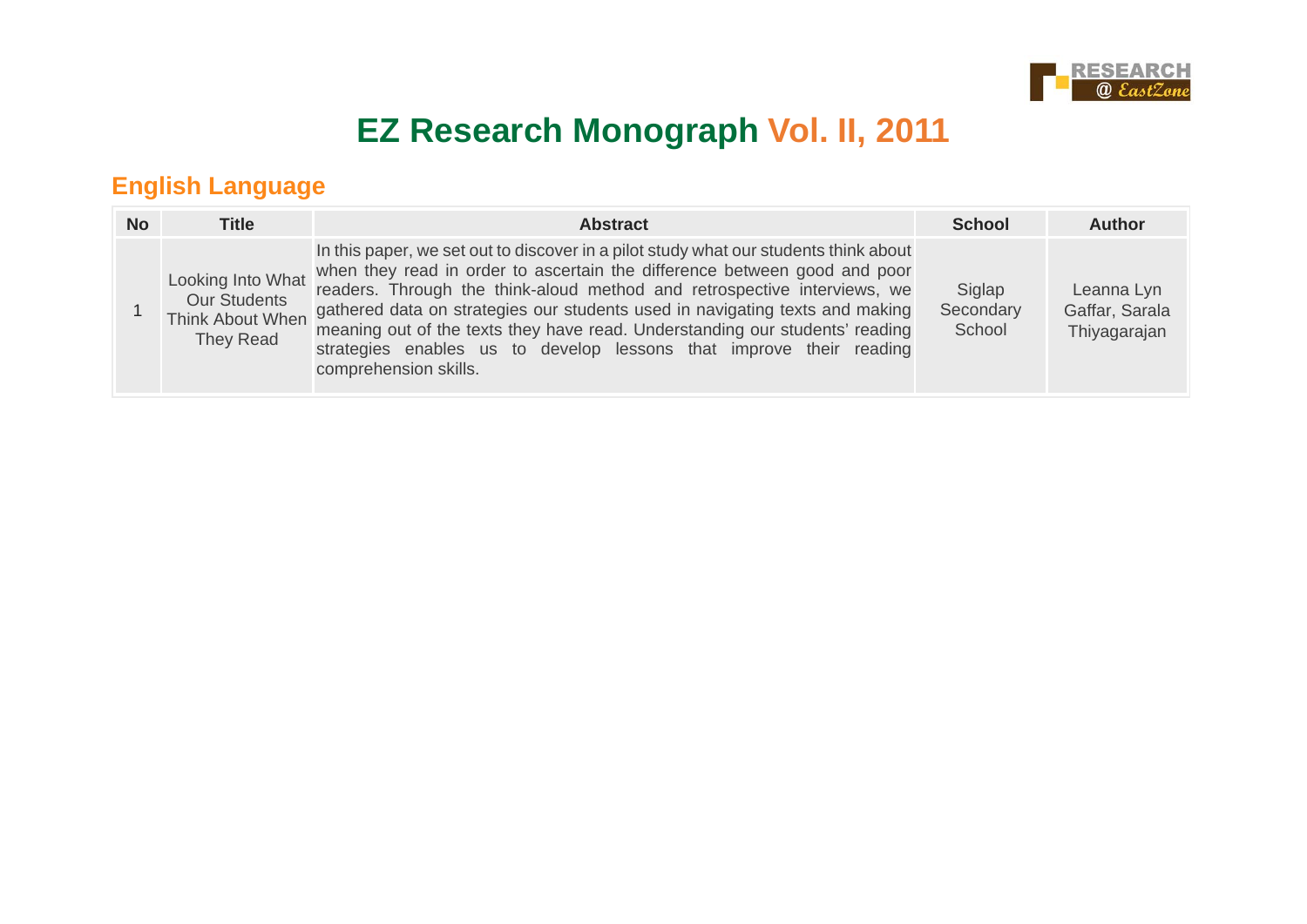

#### **Inter-Discipline**

| <b>No</b>      | <b>Title</b>                                                                                                          | <b>Abstract</b>                                                                                                                                                                                                                                                                                                                                                                                                                                                                                                                                                                                                                                                                                                                                                                                                                                                                                                                                                                                                                                                                                                                                                                                                                                                                                                                                                                                                                                                                                                                                                                                                                                        | <b>School</b>                   | <b>Author</b>                                                                                                                                                                                                  |
|----------------|-----------------------------------------------------------------------------------------------------------------------|--------------------------------------------------------------------------------------------------------------------------------------------------------------------------------------------------------------------------------------------------------------------------------------------------------------------------------------------------------------------------------------------------------------------------------------------------------------------------------------------------------------------------------------------------------------------------------------------------------------------------------------------------------------------------------------------------------------------------------------------------------------------------------------------------------------------------------------------------------------------------------------------------------------------------------------------------------------------------------------------------------------------------------------------------------------------------------------------------------------------------------------------------------------------------------------------------------------------------------------------------------------------------------------------------------------------------------------------------------------------------------------------------------------------------------------------------------------------------------------------------------------------------------------------------------------------------------------------------------------------------------------------------------|---------------------------------|----------------------------------------------------------------------------------------------------------------------------------------------------------------------------------------------------------------|
|                | An Investigation<br>into the<br>Engagement<br>Level as a result<br>Approach in<br>Teaching at<br><b>Primary Three</b> | In 2004, Singapore Prime Minister made a call to teachers to 'teach less, learn<br>more', prompting teachers to re-examine the fundamentals of teaching and<br>learning. Ministry of Education (MOE) undertook a review of its curriculum and<br>assessment system to see how schools could better develop the various<br>essential skills, such as creativity, thinking and communication skills, required for<br>the future. It provided PETALS ™ Framework which describes five dimensions of<br>engaged learning to guide schools in designing lessons to better engage<br>students in learning. In Pasir Ris Primary School, teachers innovated a school-<br>based curriculum in Portfolio Assessment and it was recognised by MOE in 2006.<br>The school-based curriculum was a huge success and it paved the way for many Pasir Ris Primary<br>of Interdisciplinary primary schools. Researches revealed that there were positive gains and<br>students were more engaged in their learning, leading to better performance. In<br>the light of these findings, teachers at primary three embarked on such similar<br>approach. As the new curriculum adopts an integrated approach, it helps<br>students to see interconnectedness across disciplines within different content<br>fields. To study the effectiveness of such a package in engaging students, a<br>sample size of 70 students responded to the PETALS ™ Engagement Indicator<br>Questionnaire developed by MOE. This paper reports the action research journey<br>undertaken and presents the findings of the research carried out on integrated<br>curriculum at primary three. | School                          | <b>Polly Chew</b><br>Dawn Tan Ai<br>Ling,<br>Elizabeth<br>Choo Lay<br>Kim, Rita Loh,<br>Suriani Binte<br>Ahmad<br>Sapari, Kasim<br>Karib, Gan<br>Wei Li,<br>Darshan Kaur<br>Siti Aisyah<br><b>Binet Hashim</b> |
| $\overline{2}$ | Turn On the<br><b>Motivated Mind</b>                                                                                  | Research studies have shown that a conducive classroom environment promotes<br>students' academic achievement (Wong & Watkins, 1998; Griffith, 2002).<br>According to Donna (1997), educators are recognizing the need for students to<br>take an active role in the learning process. In order for students to take an active<br>role in the learning process, they need to take responsibility for own learning and<br>understand what they are learning. Support for teaching students the valid way<br>of learning must be given to them by the teacher. This action research study<br>adopts the work of Argyris and Schön's Model I to emphasize the necessary<br>conditions for learning in class, namely, attention and focus and applies Model II<br>to ensure students take responsibility for their own learning.                                                                                                                                                                                                                                                                                                                                                                                                                                                                                                                                                                                                                                                                                                                                                                                                                           | Manjusri<br>Secondary<br>School | Poh Chooi<br>Choo Ling Ai<br>Keow                                                                                                                                                                              |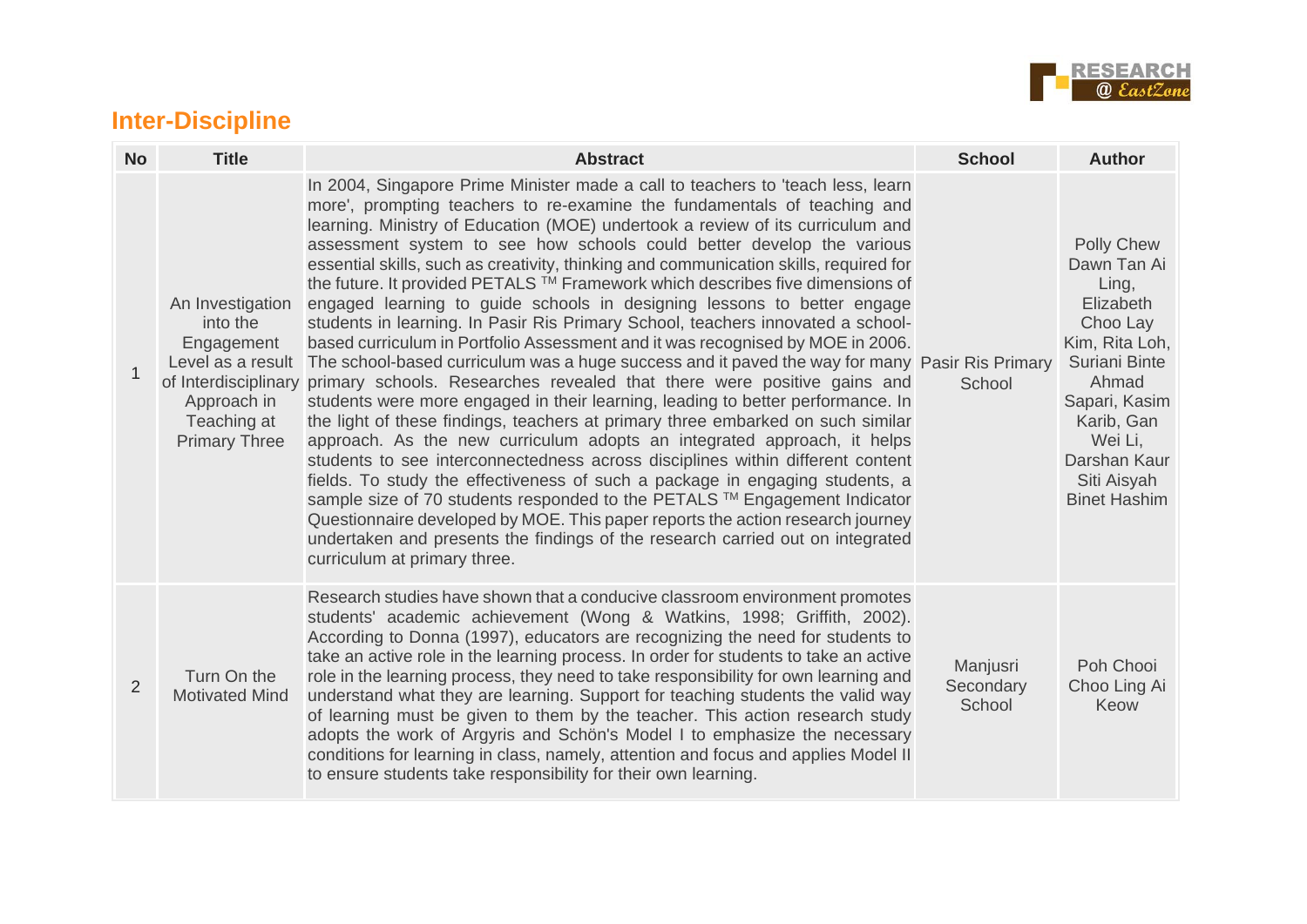

|  | and Yang<br>Concepts in<br>Secondary One<br>Music<br>Arrangements | At first reading you might be tempted to see this research paper as peripheral to<br>music teachers' interests. Ostensibly, it is about the design of a music program.<br>However, this research study does three very interesting things. Firstly, it gets to<br>the core of what a music lesson is trying to do - revealing an innovative approach<br>for using music to induce the innate "deep structure of universal grammar"<br>resided in each student to learn a new subject or a new topic such as "Yin and<br>Incorporating Yin Yang". According to Chomsky (1972, 1975, 1980) and Nadeau and Kafatos<br>(2001), this "universal grammar" is an innate aspect of the neuronal organization<br>of all human brains that explains how a child rapidly develop a sophisticated<br>knowledge of grammatical rules and applications at the typical age of four despite<br>the same child still has difficulty learning elementary arithmetic at this age. This<br>research study attempts to make this process conscious. Secondly, it explores<br>the three steps suggested by Huntley (1970) for making an aesthetic appeal to<br>each student as well as for stimulating his or her own creative activities, for the<br>experience of creating something new or uncovering some hidden beauty is one<br>of the most intense joys that the human mind can experience. Finally, it<br>demonstrates what one actually does when embarking on an action research<br>journey. | Temasek<br>Secondary<br>School | Rebecca Soh<br>Siow Ding |  |
|--|-------------------------------------------------------------------|----------------------------------------------------------------------------------------------------------------------------------------------------------------------------------------------------------------------------------------------------------------------------------------------------------------------------------------------------------------------------------------------------------------------------------------------------------------------------------------------------------------------------------------------------------------------------------------------------------------------------------------------------------------------------------------------------------------------------------------------------------------------------------------------------------------------------------------------------------------------------------------------------------------------------------------------------------------------------------------------------------------------------------------------------------------------------------------------------------------------------------------------------------------------------------------------------------------------------------------------------------------------------------------------------------------------------------------------------------------------------------------------------------------------------------------------------------------------------------|--------------------------------|--------------------------|--|
|--|-------------------------------------------------------------------|----------------------------------------------------------------------------------------------------------------------------------------------------------------------------------------------------------------------------------------------------------------------------------------------------------------------------------------------------------------------------------------------------------------------------------------------------------------------------------------------------------------------------------------------------------------------------------------------------------------------------------------------------------------------------------------------------------------------------------------------------------------------------------------------------------------------------------------------------------------------------------------------------------------------------------------------------------------------------------------------------------------------------------------------------------------------------------------------------------------------------------------------------------------------------------------------------------------------------------------------------------------------------------------------------------------------------------------------------------------------------------------------------------------------------------------------------------------------------------|--------------------------------|--------------------------|--|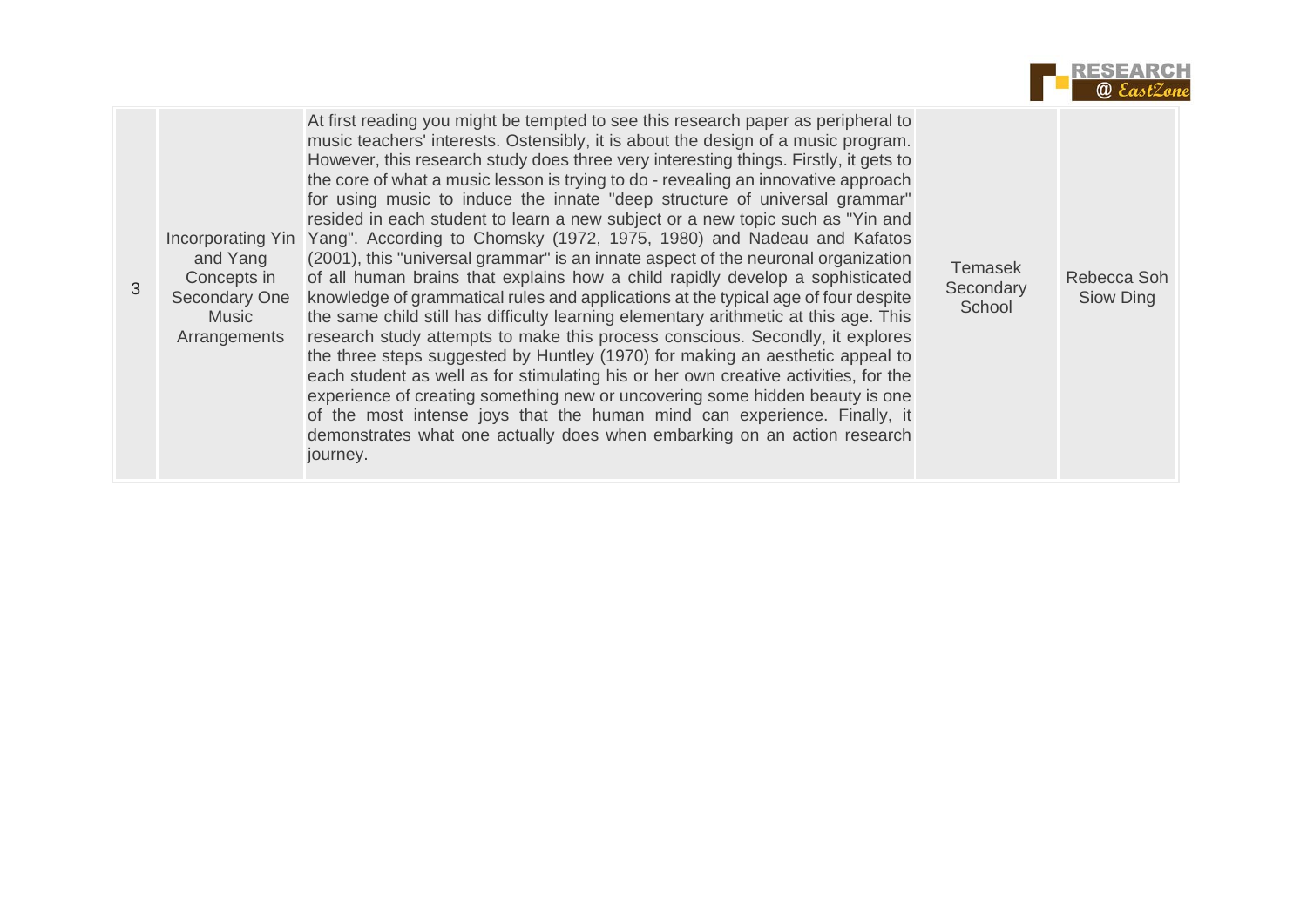

#### **Maths**

| <b>No</b> | <b>Title</b>                                                                                                    | <b>Abstract</b>                                                                                                                                                                                                                                                                                                                                                                                                                                                                                                                                                                                                                                                                                                                                                                                                                                                                                                                                                                                                                                                                                                                                                                                                                                                                                                                                                                                                                                                                                        | <b>School</b> | Author                                                                                                          |
|-----------|-----------------------------------------------------------------------------------------------------------------|--------------------------------------------------------------------------------------------------------------------------------------------------------------------------------------------------------------------------------------------------------------------------------------------------------------------------------------------------------------------------------------------------------------------------------------------------------------------------------------------------------------------------------------------------------------------------------------------------------------------------------------------------------------------------------------------------------------------------------------------------------------------------------------------------------------------------------------------------------------------------------------------------------------------------------------------------------------------------------------------------------------------------------------------------------------------------------------------------------------------------------------------------------------------------------------------------------------------------------------------------------------------------------------------------------------------------------------------------------------------------------------------------------------------------------------------------------------------------------------------------------|---------------|-----------------------------------------------------------------------------------------------------------------|
|           | How To Teach<br><b>Pupils To Solve</b><br>Mathematical<br><b>Word Problems</b><br><b>Using Model</b><br>Drawing | This action research project demonstrates a two-stage strategy for teaching<br>pupils in solving mathematical word problems that require model drawings. The<br>first stage is a systematic breaking down of the problem sums into different<br>sentences and a pupil is then expected to read them one by one in order to<br>understand why the question is so formed. The second stage is practice in<br>manipulations of these sentences that enable pupils to make a justifiable<br>extension into associating each sentence with a relevant symbolic unit. The<br>idea behind the second stage treatment aims to encourage pupils to adopt<br>linguistic / language structures in stages just as they develop proficiency with<br>language from oral to symbolic (reading and writing) in order to motivate them Primary School<br>into a thorough study of the mathematical subject coupled with model drawing.<br>Conversely, the second stage shows pupils how the mathematical concept can<br>give a truer insight into the physical situation as described in word problems.<br>The essence of this two-stage strategy is: " It helps pupils to realize increasingly<br>that their knowledge of mathematics must go beyond a nodding acquaintance<br>with its notions and notations. Even if Mathematics is to remain merely a tool<br>for them, they will never be its masters until they have understood why it is so<br>formed and is practiced in its manipulations". Gardella.F.J(2009) | East View     | Sim Poh Meng<br>Joseph, Nur<br>Hasanah Osman,<br>Ariel Zhuang<br>Shuyi, Siti Hawa,<br>Murugesu s/o<br>Samarasan |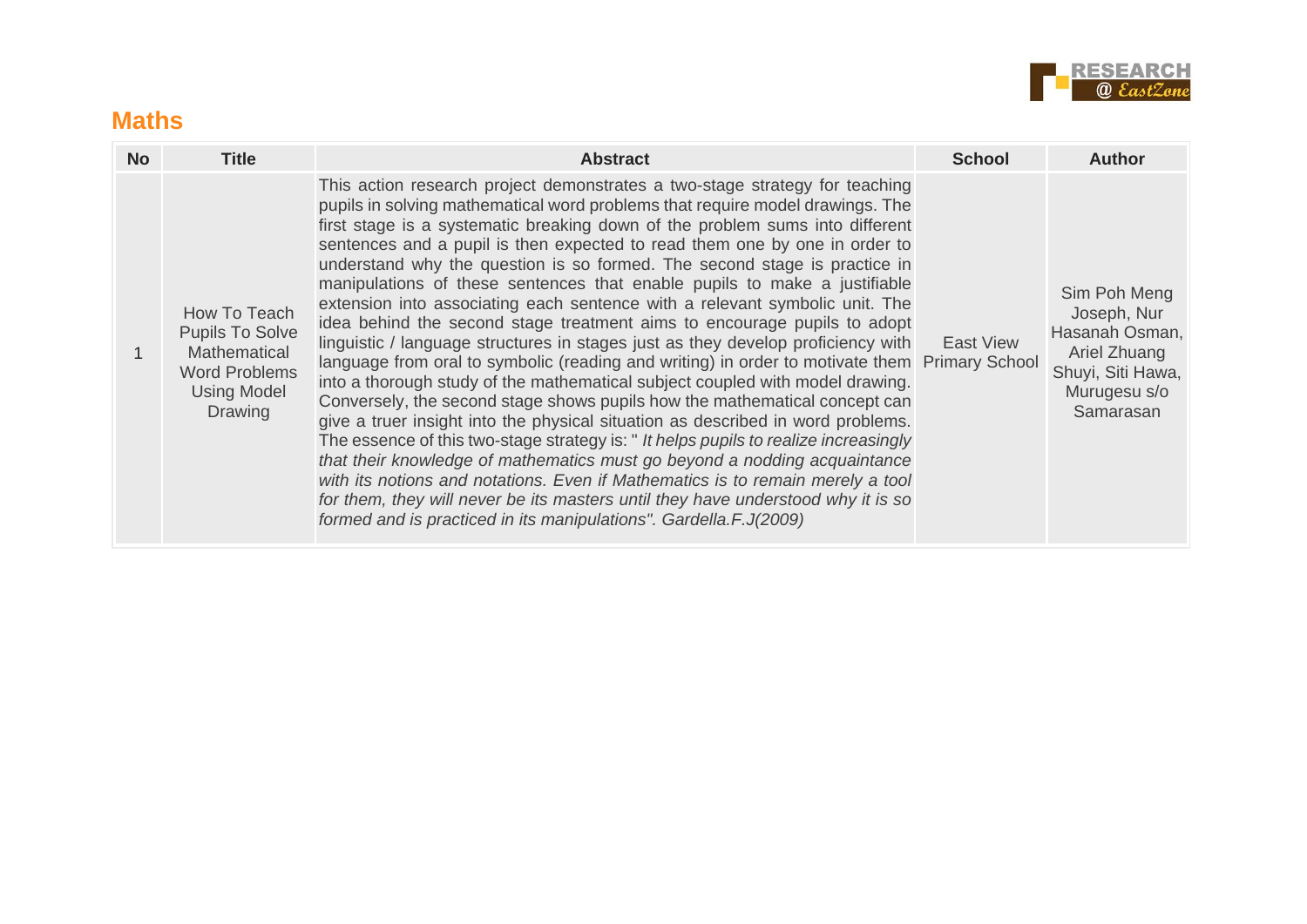

| A Framework for<br><b>Teaching Volume</b><br>of Revolution in<br><b>Advanced Level</b><br><b>Mathematics</b> | Much Mathematics education research (Tall, D. O., 1991 and Brown, D., &<br>Wheatley, G.1997) has highlighted the value of visualisation as well as the<br>general weakness in visualisation skills in students doing Calculus. Teaching a<br>topic that requires students to visualise shapes in three dimensions can be even<br>more challenging - this is especially so for abstract Calculus topics such as<br>finding volumes of solids of revolution. Our pre-lesson survey and tests showed<br>that students have difficulties visualising solids and relating them to the correct<br>definite integral expressions that evaluate their volumes. In this paper, we Temasek Junior<br>discuss how a teaching framework incorporating the Concrete-Pictorial-<br>Abstract (CPA) teaching approach, a picture card game, technology and a<br>collaborative learning environment were employed to help junior college<br>students (Grade 11 and 12) understand this Cambridge General Certificate of<br>Education (GCE) Advanced Level Mathematics topic better. At the end of the<br>lessons which were conducted using our teaching framework, a post-test was<br>conducted. Analysis of the data collected from the pre- and post-test indicated<br>a significant improvement in students' performance in this topic. | College | Yeo Chiu Jin, Ho<br>Foo Him, Wong<br>Chiu Min, Ahmad<br>Mohamad Fazli,<br><b>Ting Siew</b><br>Choon, Leong<br>Siew Kheng, Ng<br>Lay Ling |
|--------------------------------------------------------------------------------------------------------------|----------------------------------------------------------------------------------------------------------------------------------------------------------------------------------------------------------------------------------------------------------------------------------------------------------------------------------------------------------------------------------------------------------------------------------------------------------------------------------------------------------------------------------------------------------------------------------------------------------------------------------------------------------------------------------------------------------------------------------------------------------------------------------------------------------------------------------------------------------------------------------------------------------------------------------------------------------------------------------------------------------------------------------------------------------------------------------------------------------------------------------------------------------------------------------------------------------------------------------------------------------------------------------------------------------------------------|---------|------------------------------------------------------------------------------------------------------------------------------------------|
|--------------------------------------------------------------------------------------------------------------|----------------------------------------------------------------------------------------------------------------------------------------------------------------------------------------------------------------------------------------------------------------------------------------------------------------------------------------------------------------------------------------------------------------------------------------------------------------------------------------------------------------------------------------------------------------------------------------------------------------------------------------------------------------------------------------------------------------------------------------------------------------------------------------------------------------------------------------------------------------------------------------------------------------------------------------------------------------------------------------------------------------------------------------------------------------------------------------------------------------------------------------------------------------------------------------------------------------------------------------------------------------------------------------------------------------------------|---------|------------------------------------------------------------------------------------------------------------------------------------------|

2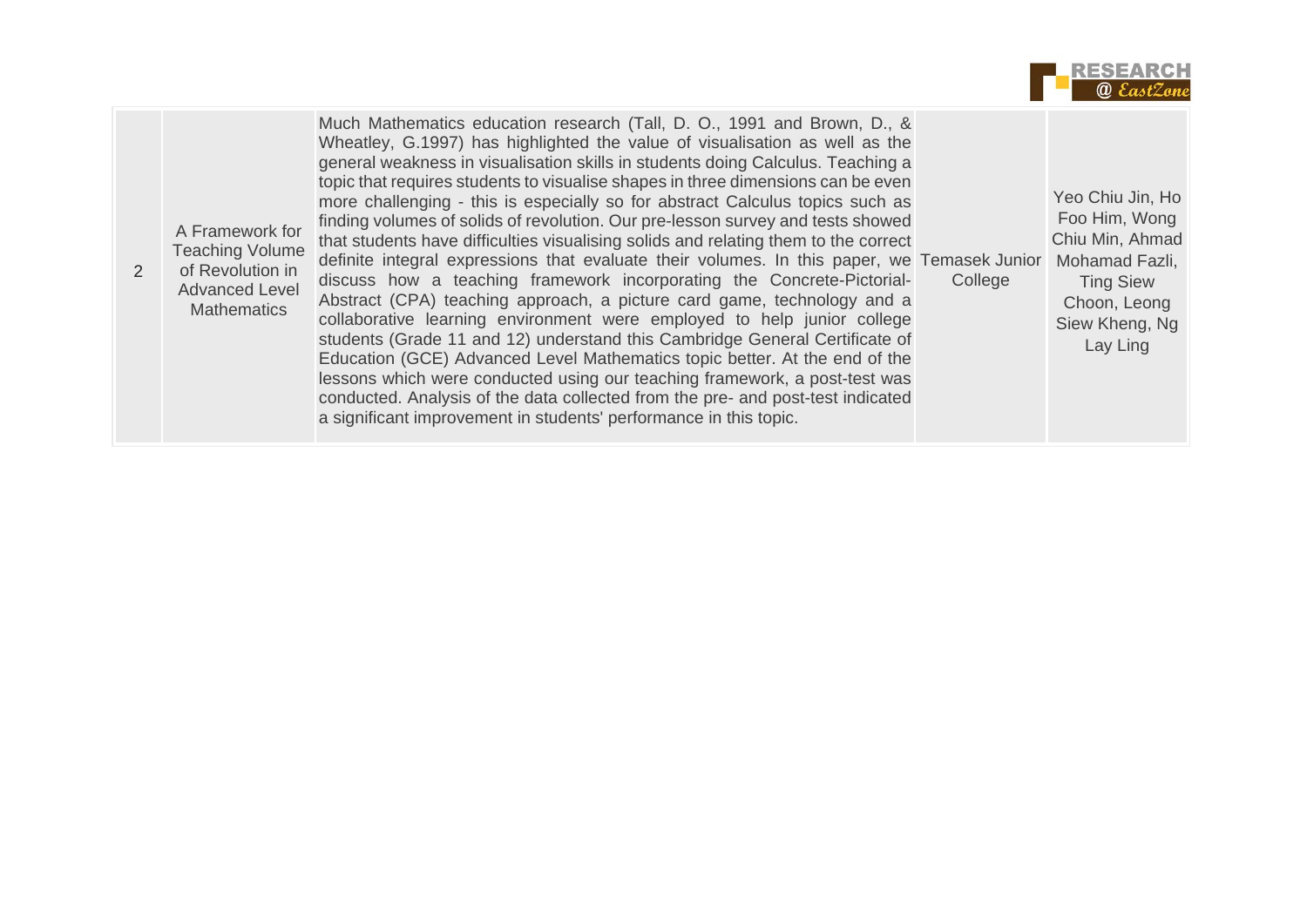

#### **Physical Education**

| <b>No</b> | <b>Title</b>                                                                                                                                                                          | <b>Abstract</b>                                                                                                                                                                                                                                                                                                                                                                                                                                                                                                                                                                                                                                                                                                                                                                                                                                                                                                                                                                                                                                                                                                                                                                                                                                                                                                                  | <b>School</b> | <b>Author</b>                                                   |
|-----------|---------------------------------------------------------------------------------------------------------------------------------------------------------------------------------------|----------------------------------------------------------------------------------------------------------------------------------------------------------------------------------------------------------------------------------------------------------------------------------------------------------------------------------------------------------------------------------------------------------------------------------------------------------------------------------------------------------------------------------------------------------------------------------------------------------------------------------------------------------------------------------------------------------------------------------------------------------------------------------------------------------------------------------------------------------------------------------------------------------------------------------------------------------------------------------------------------------------------------------------------------------------------------------------------------------------------------------------------------------------------------------------------------------------------------------------------------------------------------------------------------------------------------------|---------------|-----------------------------------------------------------------|
|           | Improve the<br><b>Standing Broad</b><br>Jump scores of<br>pupils through the<br>use of Plyometrics<br>in fitness and<br>conditioning<br>programme during<br><b>Physical Education</b> | One glaring area of weakness amongst the pupils taking the National Physical<br>Fitness Assessment (NAPFA) test is the Standing Broad Jump. Pupils tend to<br>lack power in their lower limbs to carry their weight forward. This research aims<br>to address this area of weakness and employs plyometrics in the school's<br>fitness programme to increase muscular power and performance in the<br>Standing Broad Jump. The direction is motivated by research findings by<br>professionals in the Sports and Physical Education circle. It is believed that the<br>use of Plyometrics lead to a substantial increase in muscular power and Griffiths Primary<br>performance in sports and muscular fitness. Subjects (Primary Four Level) of<br>this research will undergo a customized fitness and conditioning programme<br>using Plyometrics. Tests will be done and data will be collected before and after<br>the implementation of the programme for data analysis and findings. Extending<br>from the action research done in 2008, the research hopes to ascertain if the<br>findings made last year is consistent with the cohort in 2009. The validation of<br>this finding will add credence to the programme, making it effective and<br>successful in helping pupils perform better in the Standing Broad Jump. | School        | Kiew Kwok Fong<br>Victor Jonathon<br><b>Tay Clement</b><br>Chan |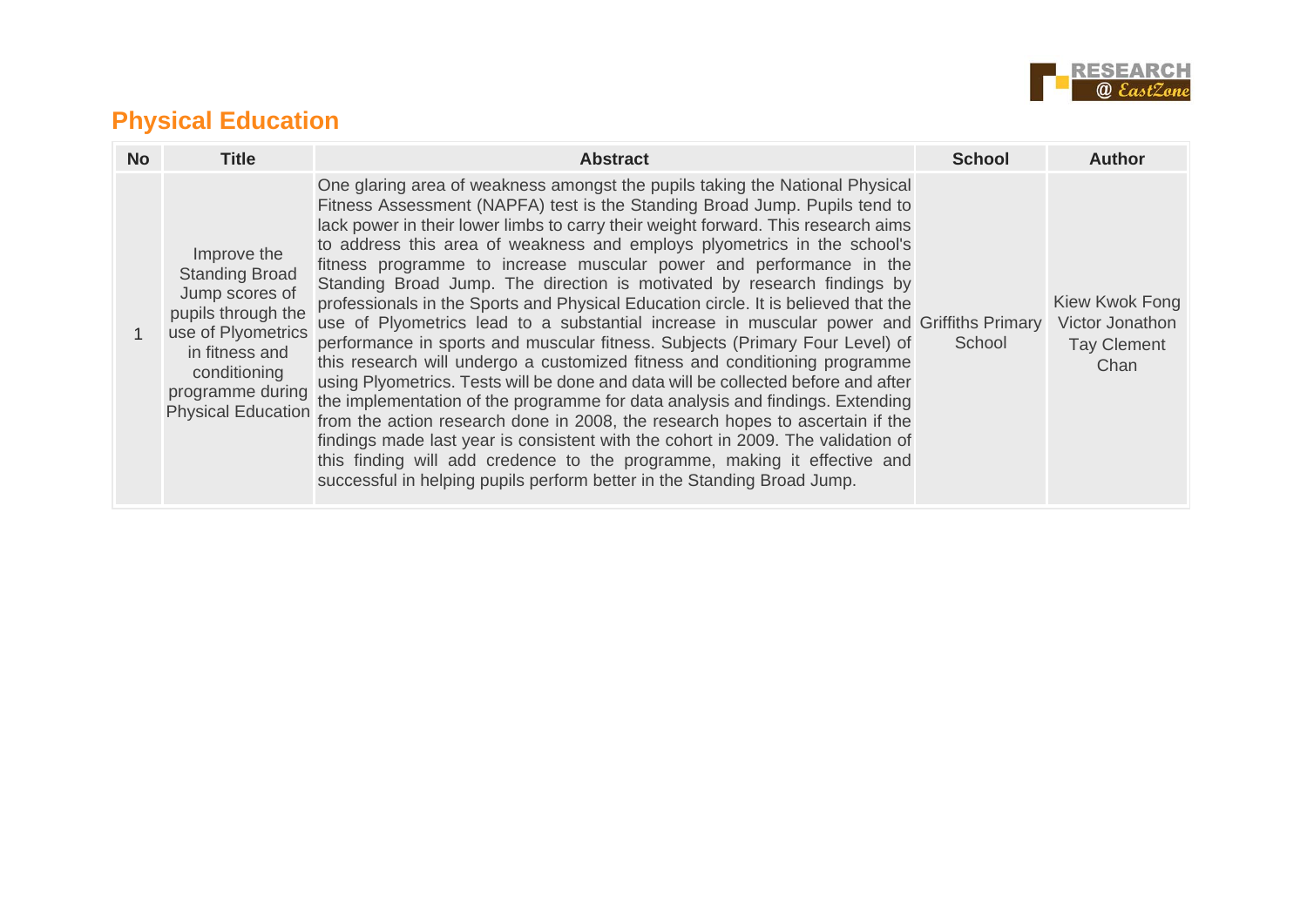

#### **Sciences**

| <b>No</b>   | <b>Title</b>                                                                                                                            | <b>Abstract</b>                                                                                                                                                                                                                                                                                                                                                                                                                                                                                                                                                                                                                                                                                                                                                                                                                                                         | <b>School</b>                             | <b>Author</b>                                                                               |
|-------------|-----------------------------------------------------------------------------------------------------------------------------------------|-------------------------------------------------------------------------------------------------------------------------------------------------------------------------------------------------------------------------------------------------------------------------------------------------------------------------------------------------------------------------------------------------------------------------------------------------------------------------------------------------------------------------------------------------------------------------------------------------------------------------------------------------------------------------------------------------------------------------------------------------------------------------------------------------------------------------------------------------------------------------|-------------------------------------------|---------------------------------------------------------------------------------------------|
| $\mathbf 1$ | Igniting Pupils'<br>Enthusiasm in<br><b>Learning Science</b><br>through C.A.M.P.                                                        | This paper looks at effectiveness of an approach, "Learning Science through<br>C.A.M.P". This approach focuses on helping less academically inclined pupils<br>develop an enthusiasm and positive attitude towards the learning of science.<br>This four-pronged approach is specially designed to accommodate and<br>capitalise on pupils' learning strengths; Visual, Auditory and Tactile/Kinesthetic.<br>The approach is summarised with the acronym C. A. M. P. which<br>denotes Concept cartoons, A ctions cheers, Mindmaps and P uppets. This<br>approach was first piloted in a primary five class for two consecutive years. Due<br>to its observable positive impact on both the pupils and teacher, the approach<br>was then formally carried out as an action research study in a number of<br>primary three, four and five classes in the subsequent year. | Casuarina<br><b>Primary School</b>        | Kay Cheng Hong                                                                              |
| 2           | <b>Teaching Science</b><br>Through Multi-<br>sensory Approach                                                                           | This action research study focuses on how multi-sensory learning helps the<br>Secondary Three triple-pure-science (namely, Biology, Chemistry, and<br>Physics) students of Bedok North Secondary School (BNSS) to improve their<br>application of science knowledge. This is a qualitative and quantitative study<br>involving 40 students from an experimental class. The students were taught<br>basic knowledge before setting off to embark on their respective projects. This<br>research study lasted 2 terms (six months) and involved an integration of<br>various science disciplines. Data was gathered from sources including pre- and<br>post- perception surveys, students' and teachers' reflections. Problem Based<br>Learning (PBL) was adopted as a tool to enhance the knowledge acquired                                                             | <b>Bedok North</b><br>Secondary<br>School | Sunarti Mochtar,<br>Fa'izah Osman,<br>Haliza Haiyon,<br>Lenny Marlina,<br>Low Joo Yee       |
| 3           | Integrating<br>Modeling and<br>Visualisation<br>Technologies in<br>Inquiry-Based<br>Chemistry<br>Learning:<br>Teachers'<br>Perspectives | This paper illustrates the collaboration between teachers from Coral Secondary<br>School and researchers from National Institute of Education on the use of<br>Action Research to integrate Modeling and Visualisation Technologies (iMVT)<br>in Inquiry-Based Chemistry Learning. Our teachers have been working closely<br>with the researchers to build on each others' strengths in order to carry out this<br>Action Research effectively. This paper gives an overview of our intervention<br>in class, illustrating how teachers collaborate with each other and how teachers<br>collaborate with researchers in designing and enacting iMVT into the Chemistry                                                                                                                                                                                                  | Coral<br>Secondary<br>School              | Dewi Haryanti<br>Hussein, Abu<br>Sufyan Bedin,<br>Professor Baohui<br>Zhang, Xiaoxuan<br>Ye |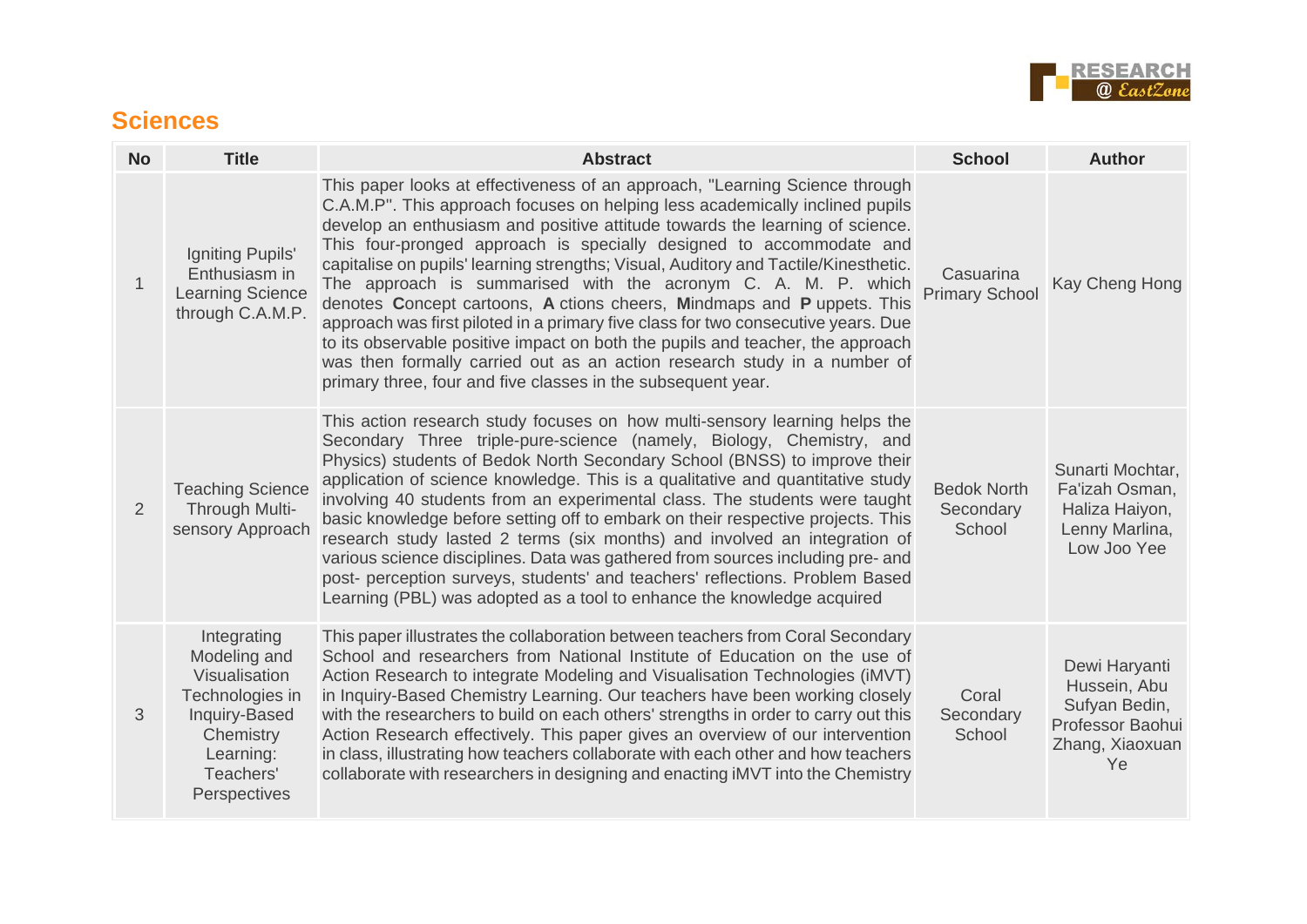

|   |                                                                                                            | curriculum, consolidating our findings and summarizing the benefits of our<br>approach.                                                                                                                                                                                                                                                                                                                                                                                                                                                                                                                                                                                                                                                                                                                                                                                                                                                                                                                                                                                                                                                                                                                                                                                                                                                                                                          |         |                        |
|---|------------------------------------------------------------------------------------------------------------|--------------------------------------------------------------------------------------------------------------------------------------------------------------------------------------------------------------------------------------------------------------------------------------------------------------------------------------------------------------------------------------------------------------------------------------------------------------------------------------------------------------------------------------------------------------------------------------------------------------------------------------------------------------------------------------------------------------------------------------------------------------------------------------------------------------------------------------------------------------------------------------------------------------------------------------------------------------------------------------------------------------------------------------------------------------------------------------------------------------------------------------------------------------------------------------------------------------------------------------------------------------------------------------------------------------------------------------------------------------------------------------------------|---------|------------------------|
| 4 | Minding the Gap<br>An Action<br>when Acquiring<br><b>Social Studies</b>                                    | When students are taught a skill in Social Studies, are they aware of their<br>learning experience in acquiring the skill?" - This is the theme that prompted<br>this Action Research Study, in particular, to look at what students think as they<br>engage in their learning process, and the impact this has on individual's<br>motivation and performance. Central to this study are students' responses to a<br>set of questions in pre-test and post-test surveys that aim to capture individual's<br>Research Study on metacognition and attitude towards the learning event. This qualitative study<br>Student-awareness involved 10 classes of Secondary 3 level over 4 weeks of lessons on Victoria School<br>inferencing skills in Social Studies. This research study explicates three<br>Inferencing Skills in important findings. First, there is a direct correlation between the level of<br>learning awareness or metacognition on the efficiency in skill acquisition.<br>Second, it is necessary for implementing learner reflection in classroom in order<br>to enhance motivation and learning among students. Third, the "thought about<br>thoughts" approach derived in this research study has established a framework<br>for practice that utilises reflection as a motivation tool for students.                                                                       |         | <b>Kwok Siew Eng</b>   |
| 5 | Adapting the<br>THINK Cycle <sup>C</sup> into<br>first year Junior<br><b>College Physics</b><br>curriculum | The THINK Cycle© is a novel problem-solving pedagogy created and used by<br>the Temasek Academy. With the THINK Cycle© in place, learning is shifted<br>from content-learning tasks to ideas and content-creation by students. It is also<br>a process-wise approach in which students are posed with engaging and<br>difficult problems designed by teachers such that students can learn higher<br>order and teamwork skills. (Albanese & Mitchell, 1993). In this research study,<br>THINK Cycle© was employed in first year Junior College Physics curriculum to<br>enhance students' perception and attitude towards Physics while maintaining Temasek Junior<br>academic rigour. Three out of six first year Junior College classes were<br>exposed to adapted elements of the THINK Cycle© while the remaining three<br>classes were taught using the traditional lecture-tutorial style. During lecture,<br>the experimental groups were merged into smaller groups and taught in<br>seminar rooms. This move is crucial as smaller classes permit a deeper use of<br>pedagogical tools such as Socratic questioning, and group collaboration via<br>Information Communications Technology (ICT) platform than lessons<br>conducted in lecture theatre settings and inquiry activity. Fischer, Jacobs and<br>Herbert's (2004) investigation demonstrated that small-group discussion was | College | Varella Alan<br>Joseph |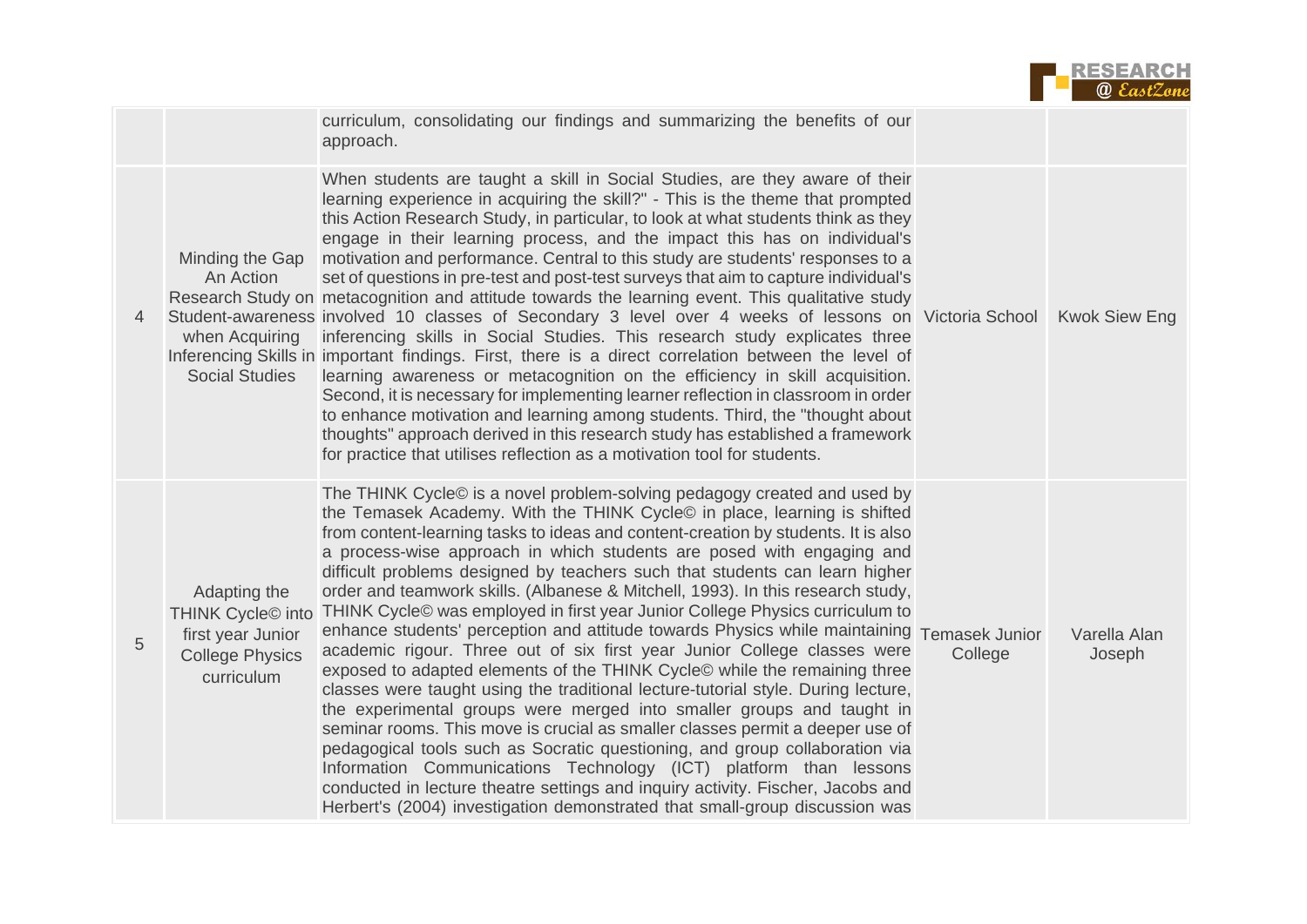

significantly favored over the traditional lecture format with benefits that include independent thinking, problem solving, and interaction with peers and instructors. The six classes were tested in an achievement test comprising traditional Physics pen and paper questions and in a perception survey. Despite the limited timeframe and resources allocated for this research study, the findings demonstrate that incorporation of THINK Cycle into Physics Curriculum does help the Medium-ability group of students that form the major bulk of students.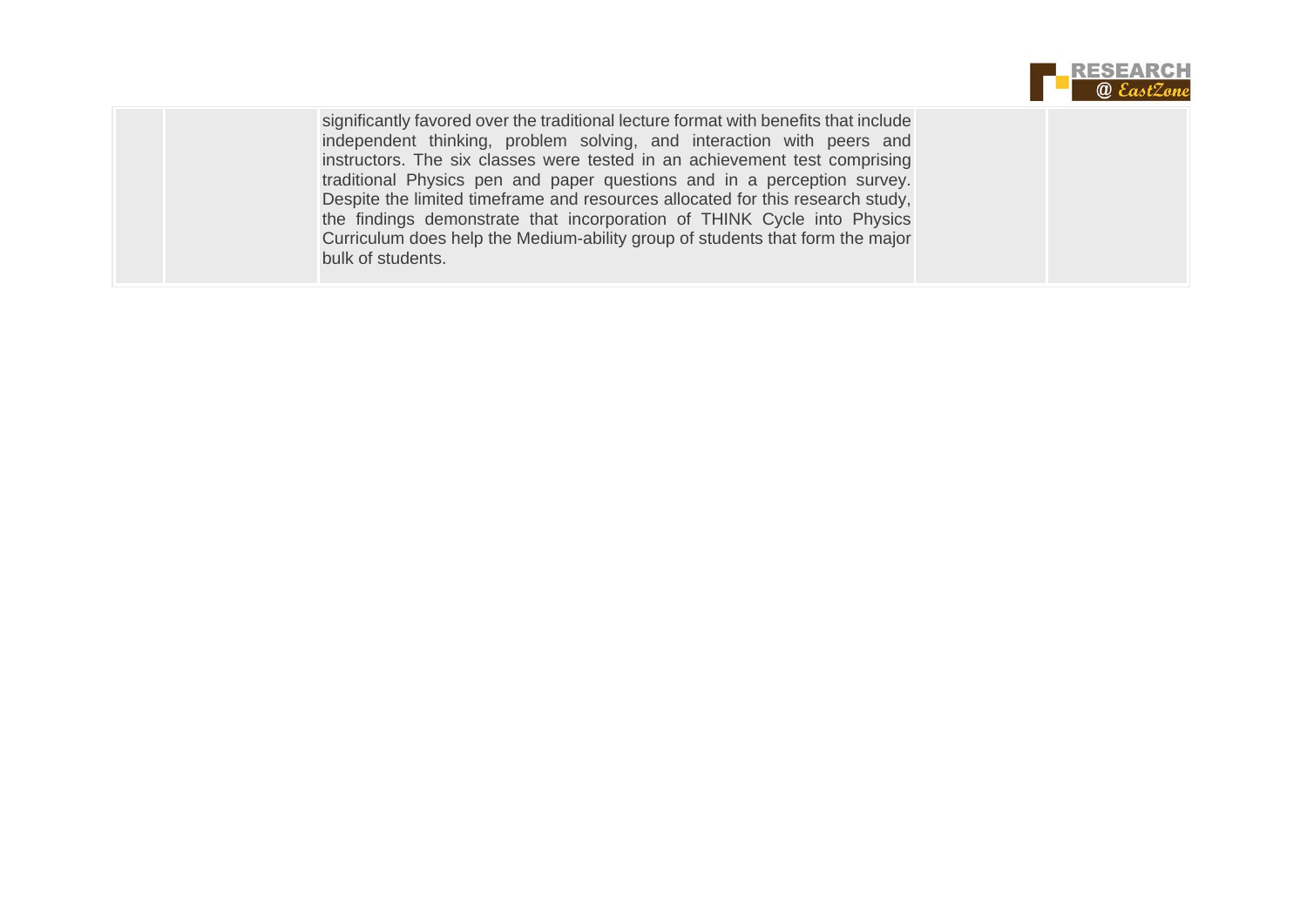

## **Student Development**

| <b>No</b> | <b>Title</b>                                                                         | <b>Abstract</b>                                                                                                                                                                                                                                                                                                                                                                                                                                                                                                                                                                                                                                                                                                                           | <b>School</b>                | <b>Author</b>                                                      |
|-----------|--------------------------------------------------------------------------------------|-------------------------------------------------------------------------------------------------------------------------------------------------------------------------------------------------------------------------------------------------------------------------------------------------------------------------------------------------------------------------------------------------------------------------------------------------------------------------------------------------------------------------------------------------------------------------------------------------------------------------------------------------------------------------------------------------------------------------------------------|------------------------------|--------------------------------------------------------------------|
|           | Process Drama, a<br>Panacea to<br>Student<br>Engagement in<br>Character<br>Education | Character education in schools plays an integral part in the character moulding<br>of our students. Hence, character education lessons should be carefully<br>planned and facilitated to ensure student engagement and to achieve the<br>desired outcomes of secondary school education. This action research study Chung Cheng<br>examines the feasibility of adopting process drama as a pedagogical approach<br>in delivering character education lessons. This approach enables students to<br>acquire the moral values through active involvement and reflection instead of a<br>didactic approach in lessons. The results as seen form a survey and feedback<br>seem to be favourable and show that the students like the approach. | <b>High School</b><br>(Main) | <b>Cheong Yoke</b><br>Leng, Clarissa<br>Soh Lay Na, Lai<br>Han Wei |